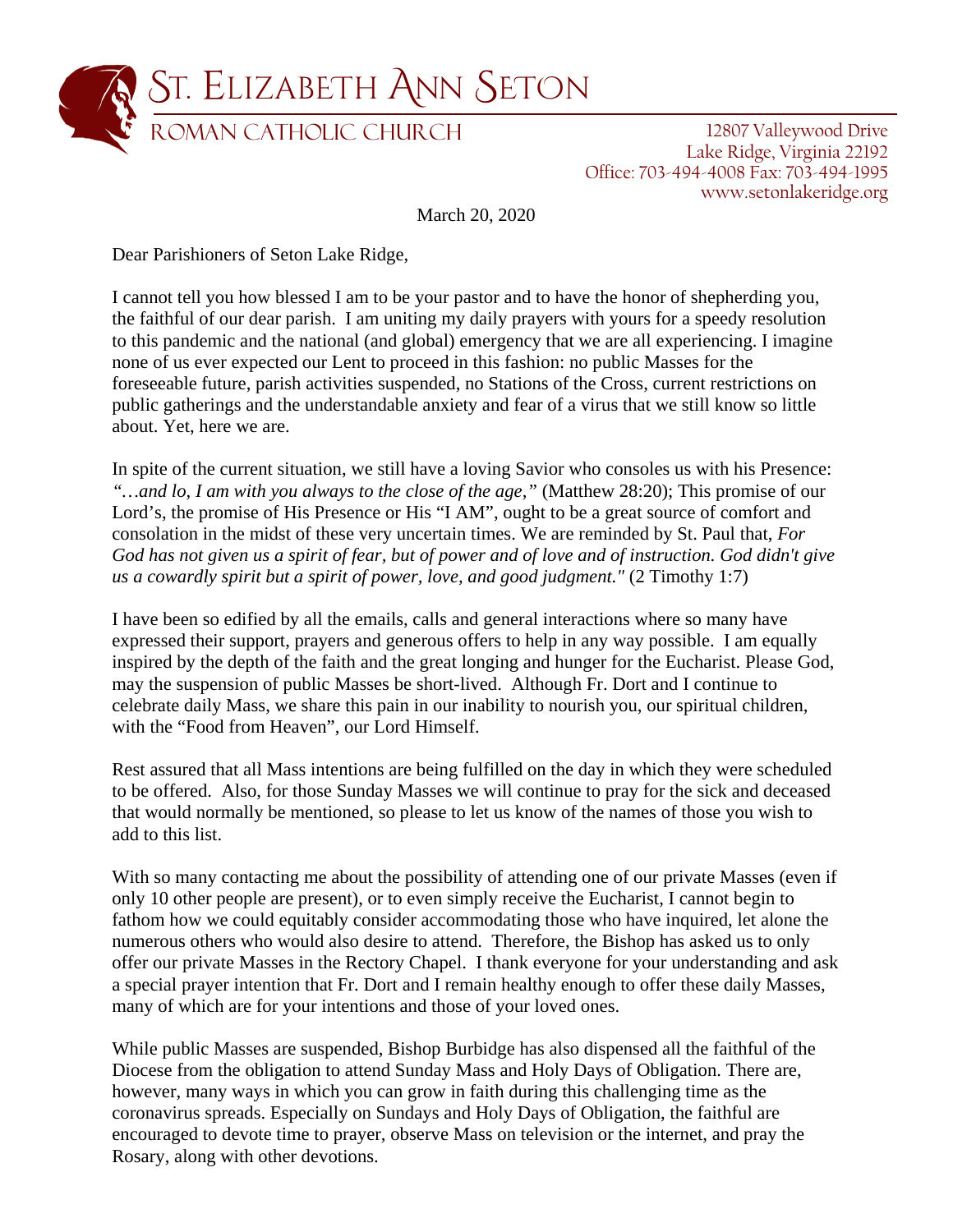Therefore, I encourage you to gather as a family to watch Mass online, or at least read and discuss the readings for Mass and wear your Sunday best. If possible, follow the postures of standing, kneeling and sitting while watching Mass and make a spiritual communion with this or a similar prayer:

*My Jesus, I believe that You are present in the Most Holy Sacrament. I love You above all things, and I desire to receive You into my soul. Since I cannot at this moment receive You sacramentally, come at least spiritually into my heart. I embrace You as if You were already there and unite myself wholly to You. Never permit me to be separated from You. Amen.*

Catholics are encouraged to pray this way whenever we are unable to receive the Holy Communion. Making a Spiritual Communion is filled with differing graces and also increases our desire for actual reception of the Eucharist.

Below is a list of resources you may want to consider (Click blue wording for links):

## **Online Masses**

- **Vatican News Pope Francis' Masses** (Daily in Italian with English subtitles)
- **EWTN Daily Mass** (Daily)
- **Basilica of the National Shrine of the Immaculate Conception** (Sunday only)
- **Sunday Televised Mass Flyer**

## **Prayers**

- **Diocese of Arlington 'Prayer to Jesus for Healing and Guidance'**
- **Pope Francis' Prayer to Mary for COVID-19**
- **Archbishop Gomez Prayer for COVID-19**
- **Light a Candle Online (from the National Shrine of St. John Neumann)**

## **Publisher Resources:**

The following publishers have generously made their resources available to support prayer during these difficult days. We thank them for their generosity and pastoral concern.

- **Liturgical Press: Give Us This Day**
- **Magnificat: English**. |**Spanish**

**U.S. Conference of Catholic Bishops:**

- **Daily Readings: English** | **Spanish**
- **Daily Readings Audio**
- **Video Reflection**

At this time, the **Parish Office** will have slightly shortened office hours: Monday-Friday 9:00 a.m. to 4:00 p.m. and closed on Sundays. Please note that the **Church** remains open: Sunday-Saturday 7:30 a.m. to 9:00 p.m. All are welcome to come for private prayer, to make individual Stations of the Cross, etc. keeping in mind "social distancing" and in groups of 10 or fewer. The reception area to the Office will be open while the Church is open, should you need to drop anything off. Simply utilize the mail-slot on the inside office door in the reception waiting area.